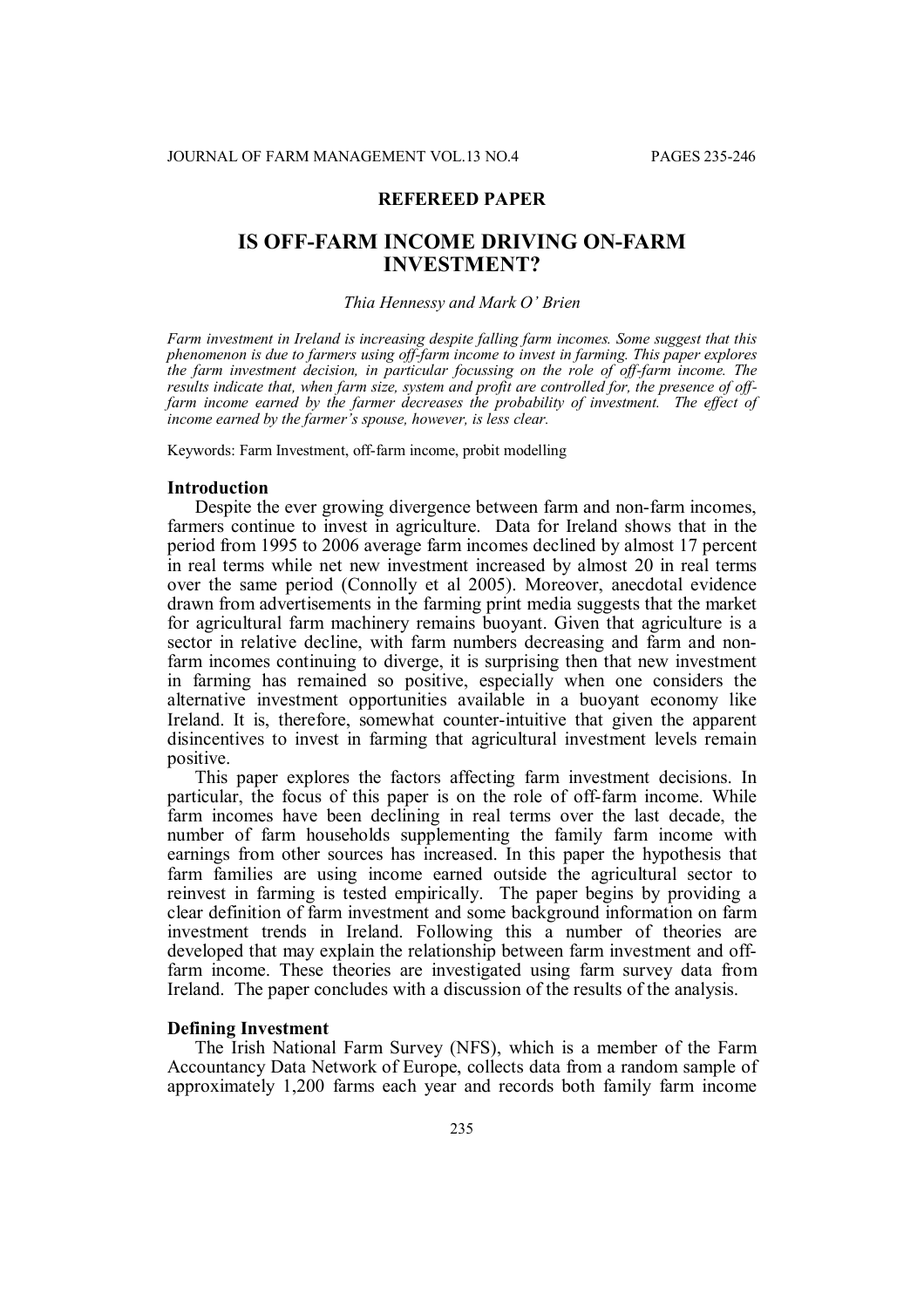and investment levels (Connolly et al 2005). The NFS records gross new investment and depreciation for each farm in the survey. Gross new investment is the absolute level of investment made by a farmer in a particular year, i.e. before any grants or subsidies. Depreciation is estimated using the replacement value technique, meaning that the depreciation estimate for each farm represents the cost of maintaining the current capital stock. It is interesting to compare gross new investment (GNI) and depreciation as the difference between the two can be considered an estimate of the extent to which individual farmers are increasing their capital stock. Figure 1 presents GNI and depreciation figures for the full sample of farms in the NFS from 1995 to 2006, the figures presented are in real terms.

*Figure 1: Average Gross New Investment and Depreciation per Farm 1995 to 2006*



Source National Farm Survey Data.

From 1995 to 2000, GNI was almost twice the value of depreciation, suggesting that half of all investment was to fund new capital. From 2000 to 2006 the gap between GNI and depreciation narrowed; during this period between 67 and 75 percent of all investment was to replace existing capital stock. While investment in new capital stock has diminished somewhat over the decade, the data still shows that between a quarter and a third of all new investment is to expand the capital stock of the farm.

Ireland, like many other EU Member States, offers considerable grants to farmers to improve farm facilities. It is important when examining investment figures in agriculture to take cognisance of this incentive effect. The Irish NFS estimates net new investment (NNI) per farm; this is defined as investment (including both purchase and repair) in buildings, land improvements, machinery, and production quotas, less all sales, grants and subsidies. The NNI measure does not include land purchases. It is a very apt definition of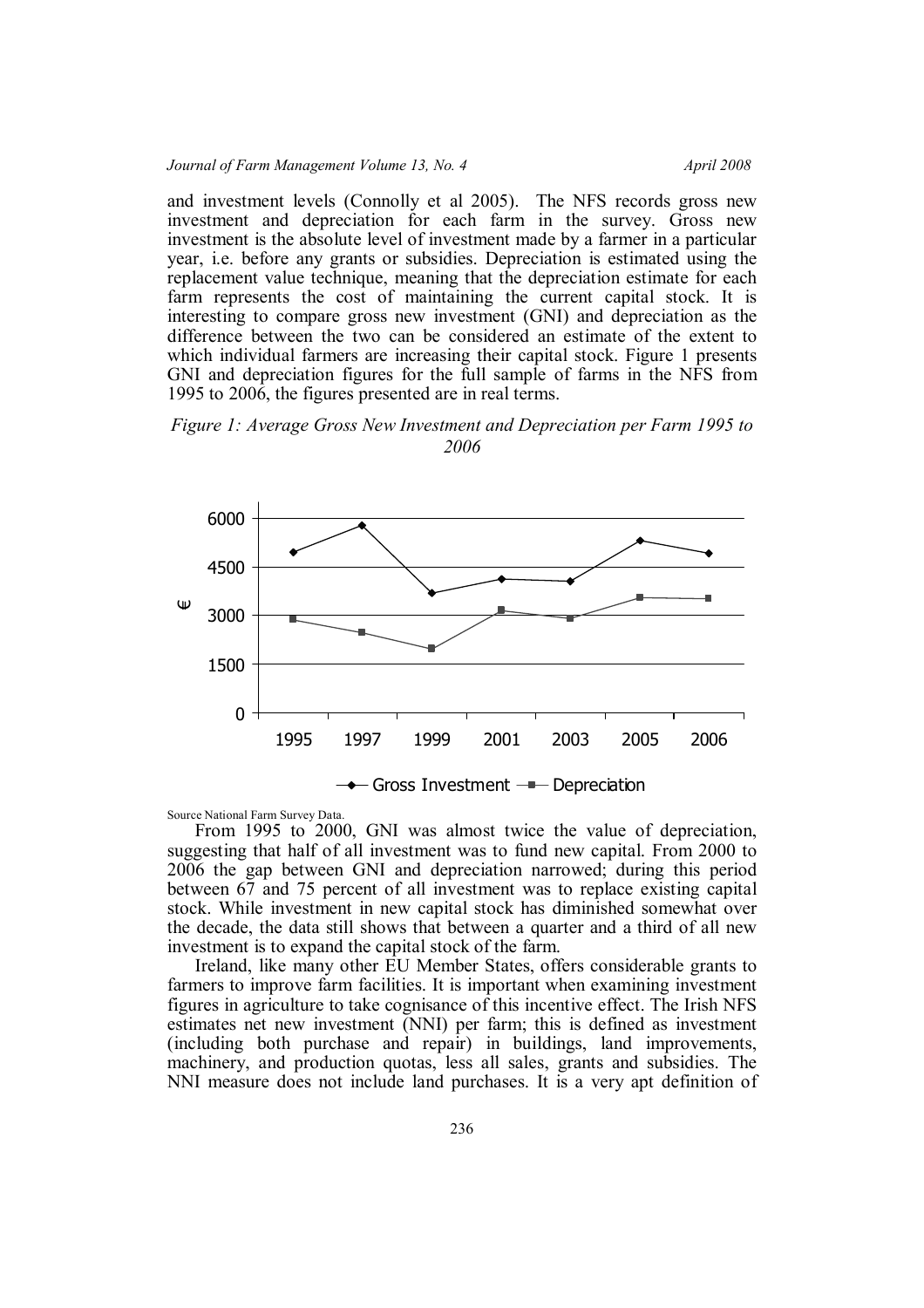#### *Is off-farm income driving on-farm investment? Thia Hennessy and Mark O'Brien.*

farm investment as it excludes all grants and subsidies and therefore accounts for only "actual" investment. Furthermore, the exclusion of investment in land purchases means that it does not include any potentially speculative investment, such as farmers buying land with the intention of re-selling for a profit. Figure 2 presents data on average GNI and NNI per farm from 1995 to 2006 and also shows NNI as a percentage of family farm income





Source National Farm Survey Data.

The data in Figure 2 show that while investment levels are volatile across the period, there is a consistent trend of increasing investment. The data also shows that NNI is typically between 15 and 25 percent lower than GNI. Net new investment has been increasing in real terms over the period; from  $63,500$ in 1995 to €4,230 in 2006, an increase of almost 21 percent. Furthermore, NNI as a percentage of income has also been increasing; from 24 percent in 1995 to 35 percent in 2006. Investment data is also available on a farm system basis. The data shows that year on year, dairy farmers are consistently the most

## *Figure 3: Investment Type – 2004 National Farm Survey Data*

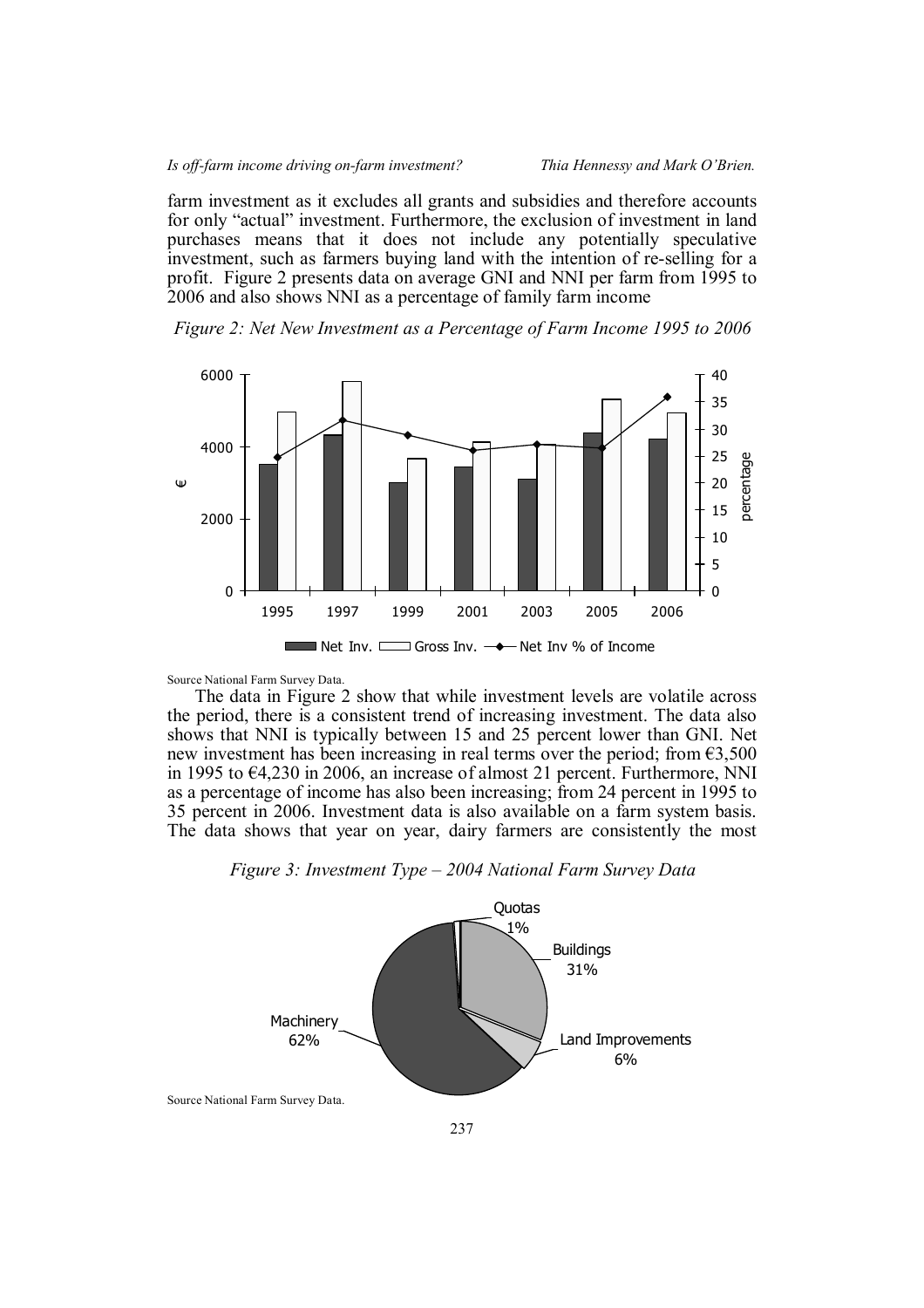significant investors. In 2006, dairy farms contributed 44 percent of the total new investment although they only represented 23 percent of the population.

It is also interesting to consider the types of farm investment. Figure 3 decomposes the net new investment data into the different types of investment. Machinery is the most common source of investment, accounting for over 60 percent of net new investment. About 31 percent of investment relates to new buildings or repair to existing ones while investment in production quotas accounts for just 1 percent of net new investment across all farms in 2004.

### **The relationship between off-farm income and farm investment**

It seems counter-intuitive that investment in farming would remain buoyant despite falling real farm incomes. One possibility is that although farm incomes are declining, total farm household income may be increasing as farmers and their spouses supplement declining farm profits with non-farm earnings. In Ireland, the number of farm households where the farmer and/or spouse are employed off the farm increased from 36.5 per cent in 1995 to over 50 per cent in 2004. This is not a trend unique to Ireland, Phimister et al (2002) found that around 10 percent of all Scottish farmers and nearly 30 percent of farmers' spouses have off-farm employment.

There are a number of economic theories as to why off-farm income may affect farm investment. These theories can be developed within the agricultural household model first developed by Singh, Squire and Strauss in 1986. This model has been extended over the years and has been applied in many studies investigating investment decisions. Some of these studies are briefly summarised and simplified here, for a more detailed explanation of the model and its application to labour and investment decisions see O' Brien and Hennessy (2007). The agricultural household model refers to the substitution effect. This theory suggests that it is economically rational for farmers that work off the farm to invest in farming, if the farm investment allows them to maintain or increase farm output with less farm labour and thereby increase total household income. In effect, farmers who work off the farm may maximise their total income by using some of their off-farm income to invest in labour-saving devices, if the opportunity cost of their labour exceeds the required investment. The presence of off-farm income may also relax the budget constraints in the farm household. Farm households that depend only on farm income have to use a larger proportion of farm profit to satisfy the consumption demands of the household. In households where additional income is present, the budgetary constraints are relaxed thereby making more of the farm profit available for reinvestment. The importance of the budgetary constraint is somewhat diminished in the Irish situation where farmers have access to borrowed capital.

A number of previous studies have investigated these theories. Rosenzweig and Wolpin (1993) and Ahituv and Kimhi (2000) found that a substitution effect exists between farm labour and capital, where farmers working off-farm substitute capital for labour as capital deepening releases labour from farm production. Upton and Haworth (1987) examined the growth of farms in the UK using Farm Business Survey data. They found evidence to support a positive relationship between farm growth and off-farm income,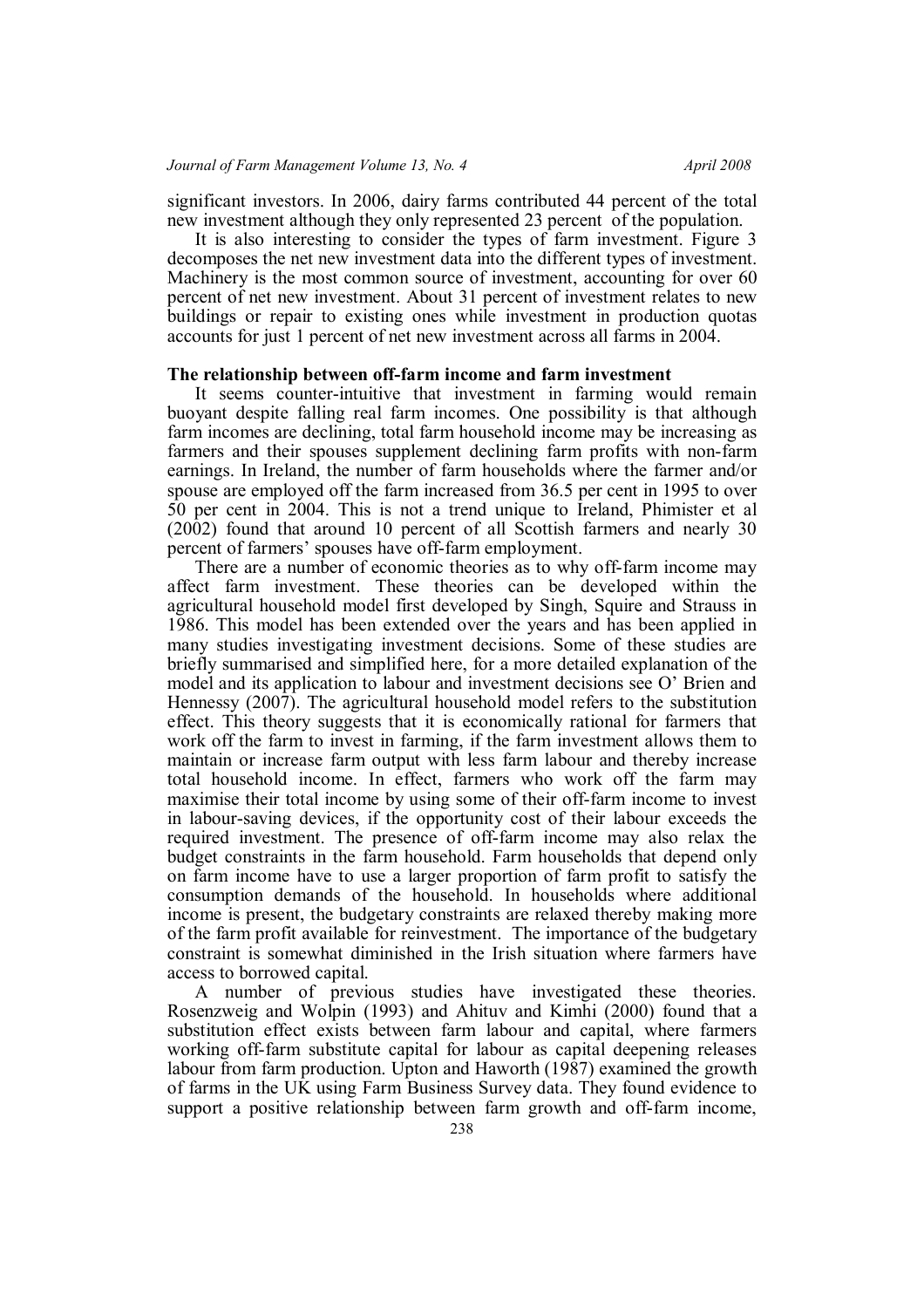thereby suggesting that farmers with higher levels of off-farm income were more likely to grow their farms through investment. These studies suggest that there may be a positive relationship between farm investment and off-farm income. However, a number of studies have found conflicting evidence to suggest that the presence of off-farm income in the farm household may in fact reduce the probability of investment.

The transition from full-time to part-time farming can often be perceived as a first step out of farming and therefore farmers that work off the farm might not be expected to reinvest in farming. A number of studies, as reviewed by Hennessy and Rehman (2008), show that farmers that work off the farm typically operate more extensive and less profitable farms. Glauben et al (2003) conducted a review of studies that investigated these issues. They cite a number of studies that presented empirical evidence that farmers that work off the farm have lower expectations of continuing the farm business, are less likely to have a successor and as a consequence are less likely to invest in their farms. Furthermore, a study conducted by Anderson et al (2005) using farm data from the US shows that an increase in off-farm income increases the investment in non-farm assets relative to farm assets.

It seems that there are conflicting theories about the relationship between off-farm income and farm investment. On the one hand, farmers that work off the farm may choose to substitute capital for labour thus increasing farm investment. Furthermore, the presence of off-farm income in the household, earned by either farmer or spouse, may release more capital for reinvestment in the business. On the other hand however, farmers that work off the farm seem typically to operate less profitable, less intensive farms and therefore may be less likely to reinvest in a business that may provide a poor return. In this paper we explore these theories by testing the hypothesis that off-farm income is driving farm investment. Using Irish NFS data to estimate an econometric model of farm investment, the effect of off-farm income on the probability of investment is quantified. The following sections describe the model developed and data used.

#### **Modelling the Investment Decision**

Wooldridge (2006) defines data as being censored if it is roughly continuously distributed over positive values but is zero for a nontrivial fraction of the population. In the sample under analysis here approximately 34 percent of farmers have zero investment while the other 66 percent have varying levels, thus the data is censored. A standard ordinary least squares model with a continuous dependent variable is not appropriate when the dependent variable is censored. With censored data two separate phenomena can be examined. In this case the first stage of the decision is whether to invest or not, while the second stage is the amount to invest, with the second stage decision being conditional on the outcome of the first. It can be useful to model the two decisions separately as the differences in behaviour at both stages of the investment decision can be captured. In this paper the two decisions are modelled using a sample selection corrected two-stage model. The paper focuses on the first stage of the analysis, i.e. the decision to invest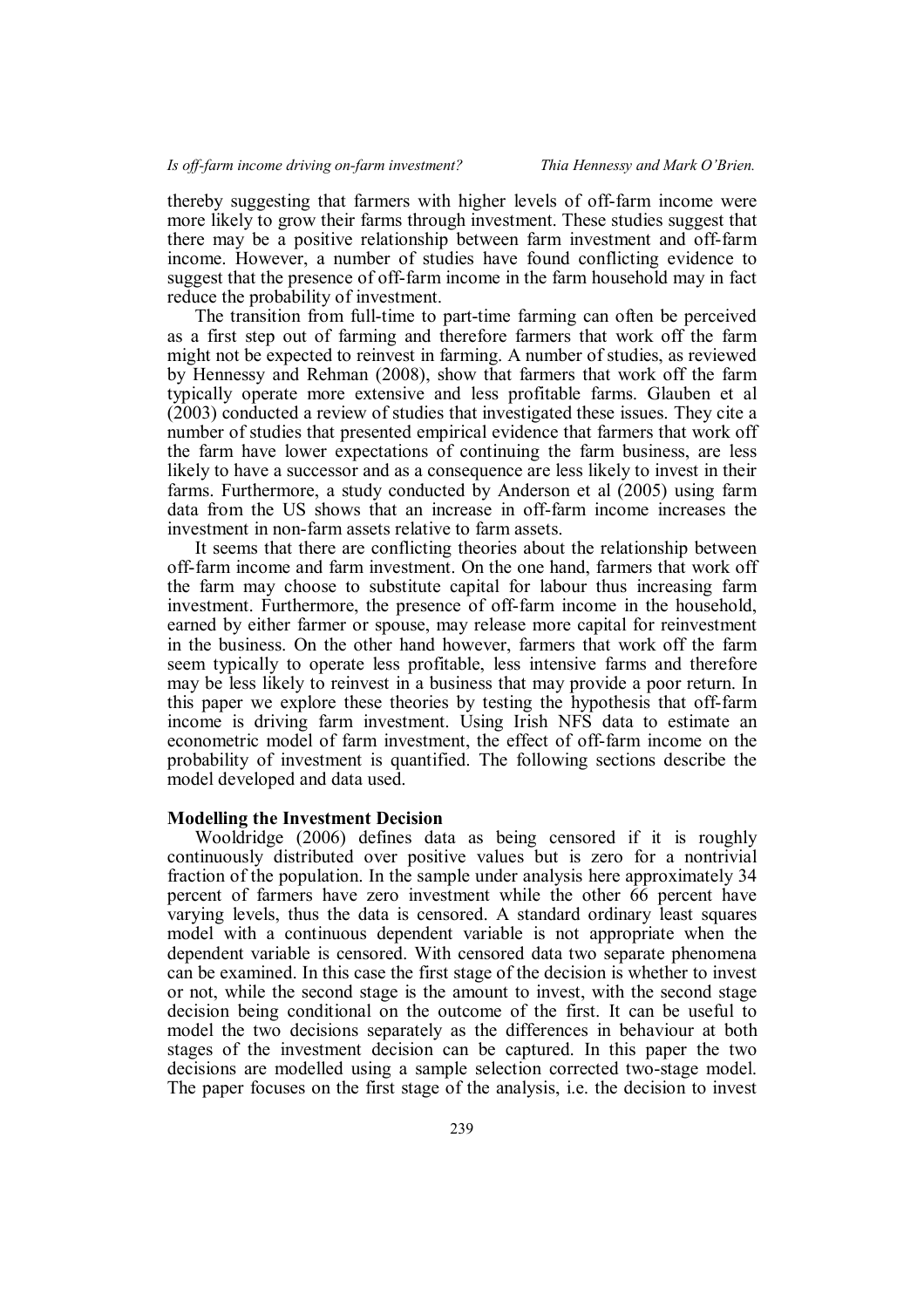or not. $<sup>1</sup>$ </sup>

The investment decision is a binary one, i.e. to invest or not, and thus can be analysed using a dichotomous choice probit model. The probit model, which is described in more depth in Appendix 1, can be used to identify and quantify the factors that have a statistically significant effect on the probability of investment. All variables that are hypothesised to affect the investment decision can be included in the model as independent variables. Variables with a positive coefficient increase the probability of investment while those with a negative coefficient decrease the probability.

While the NFS collects very detailed information on farming activities, the data on non-farm activities such as off-farm employment is more limited. The off-farm income earned by farmers and their spouses is collected as a categorical variable only, and there is no information relating to income earned or the labour force participation of any other household members or information relating to other sources of non-farm income such as returns on non-farm investments.

Table 1 describes the investment activities of farms included in the 2004 NFS. The table shows that approximately two-thirds of all farmers in the sample invested in farming activities, with the average investment being approximately  $E12,500$ . To assess the contribution of off-farm income, the sample has been divided on the basis of off-farm labour market participation. On farms where there was no off-farm income present, the average family farm income in the 2004 sample was  $\epsilon$ 27,300 compared to  $\epsilon$ 24,900 for the full sample or  $\epsilon$ 22,500 for sample farms where off-farm income was present. The frequency of investment is similar for both groups, with 65% of farmers having no off-farm income investing compared to 66% for farmers with offfarm income. The level of investment, however, was slightly larger on farms where no off-farm income was present;  $\epsilon$ 13,398, compared to  $\epsilon$ 11,827 for farms with off-farm income.

A sub-group of the off-farm income group of farms is presented separately in Table 1. This sub group is comprised of farms where the farm operator does not work off the farm and the off-farm income is earned only by the spouse. There are 266 observations in this group. This is the most profitable group of farms with an average family farm income of  $\epsilon$ 35,247; this suggests that the spouses of more profitable farmers are more likely to work off-farm. It is also the group with the highest frequency of investment with 83% of observations having investment, compared to 66% of the full sample. The data presented in Table 1 suggests that the presence of off-farm income in general may not affect the probability of investment, but the source of the off-farm income may be significant. In other words, farms that are operated on a full-time capacity but where the spouse works off-farm are the most likely to invest. This hypothesis will be tested empirically.

The variables included in the model are outlined in Table 2. To explore the effect of off-farm income on the decision to invest in farming activities, we have included both the presence of off-farm income earned by farmer or

<sup>1.</sup> For more detail on the model selection and specification and the results of the second stage of the model consult O' Brien and Hennessy (2007).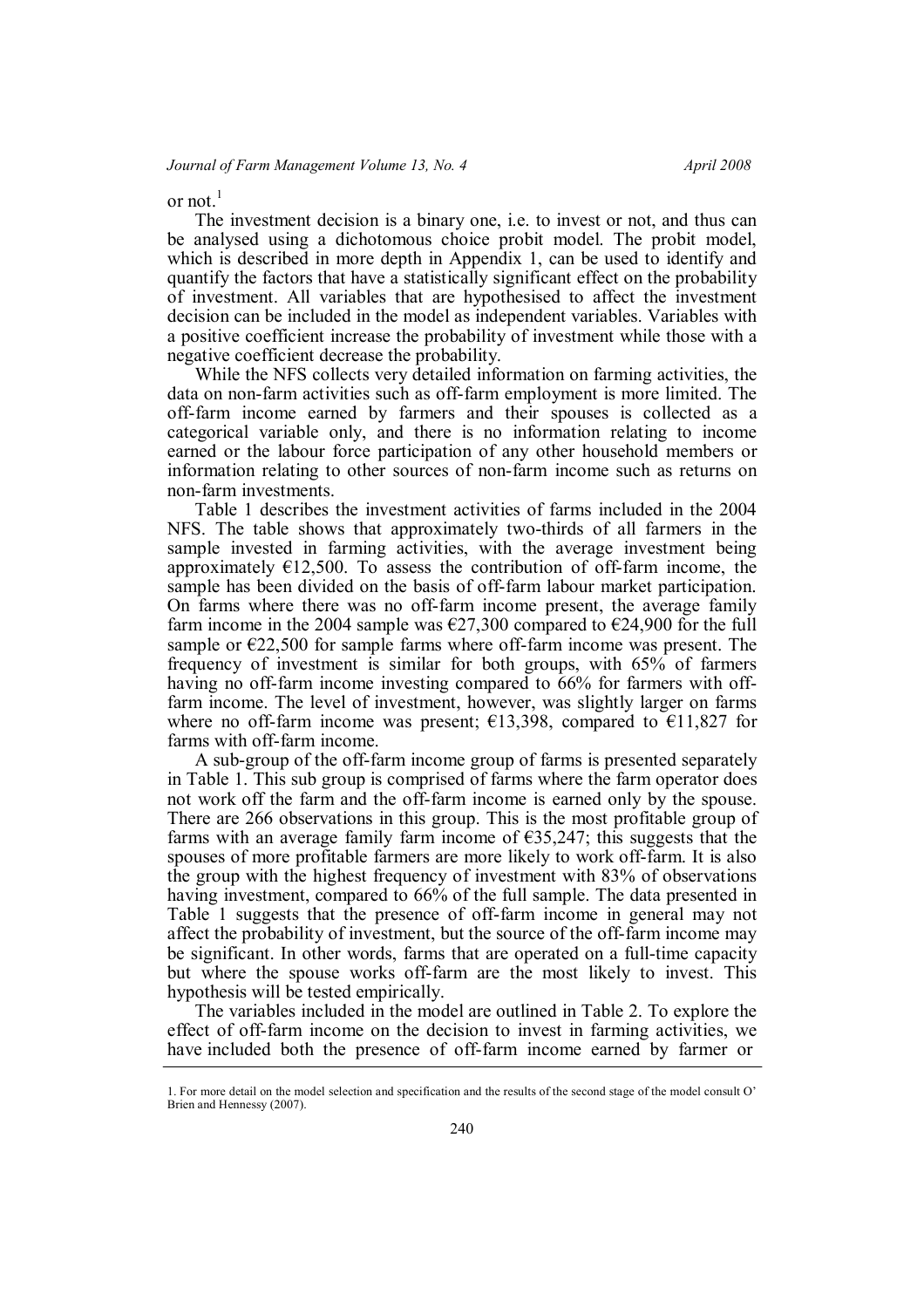*Is off-farm income driving on-farm investment? Thia Hennessy and Mark O'Brien.*

|                                         | <b>All Farmers</b> | No off-farm<br>Income | Off-farm<br>Income | Spouse only<br>off-farm in-<br>come |
|-----------------------------------------|--------------------|-----------------------|--------------------|-------------------------------------|
| No. of Farms $(\% )$                    | 1226<br>$(100\%)$  | 611<br>(49%)          | 615<br>(51%)       | 266<br>(21%)                        |
| <b>Family Farm</b><br>Income $\epsilon$ | 24,910             | 27,336                | 22,500             | 35,247                              |
| Percentage with<br>Off-farm income      | 50                 | $\theta$              | 100                | 100                                 |
| $%$ Investing                           | 66                 | 65                    | 66                 | 83                                  |
| Average<br>Investment                   | 12,599             | 13,398                | 11,827             | 15,477                              |

*Table 1: Sample Statistics for Farms with and without investment*

*Source:NFS 2004*

spouse as well as the level of income as categorical variables.<sup>2</sup> Both sets of variables are presented in the table for information purposes, but due to multicollinearity, indicators of the presence of off-farm income as well as the level cannot both be included. Table 2 also contains the other explanatory

*Table 2: Definitions and Summary Statistics of Variables used in the Investment Decision Model*

|                     | <b>Variable Definition</b>                                            | <b>Sample Mean</b><br>$(N=1226)$ |
|---------------------|-----------------------------------------------------------------------|----------------------------------|
|                     | <b>Dependent Variable</b>                                             |                                  |
| Invested            | Dummy $(=1)$ if farm invests in farming activities                    | 0.66                             |
|                     | <b>Independent Variables</b>                                          |                                  |
| System              | Dummy variable $= 1$ if farm is in dairy production                   | 0.4                              |
| <b>Size</b>         | Total Agricultural Area in hectares                                   | 52.5                             |
| Size <sup>2</sup>   | Total Agricultural Area in hectares squared                           | 4790                             |
| Fjob                | Dummy variable $= 1$ if farm operator has off-farm employment         | 0.28                             |
| sjob                | Dummy variable $= 1$ if spouse has off-farm employment                | 0.33                             |
| FFI.                | Family Farm Income €000                                               | 24.91                            |
| FFI2                | Family Farm Income $\epsilon$ 000 squares                             | 1375                             |
| Age                 | Farmers' age in years                                                 | 52.11                            |
| Age <sup>2</sup>    | Farmers' age squared                                                  | 2863.37                          |
| No.                 | Number living in farm household                                       | 3.69                             |
| Fless <sub>12</sub> | Farmer earns less than $£12,000$ off-farm                             | 0.058                            |
| F12to20             | Farmer earns between $\epsilon$ 12,000 and $\epsilon$ 20,000 off-farm | 0.062                            |
| F20more             | Farmer earns more than $\epsilon$ 20,000 off-farm                     | 0.111                            |
| Sless12             | Spouse earns less than $£12,000$ off -farm                            | 0.09                             |
| $S12$ to $20$       | Spouse earns between $\epsilon$ 12,000 and $\epsilon$ 20,000 off-farm | 0.062                            |
| S20more             | Spouse earns more than $E20,000$ off-farm                             | 0.14                             |

2, The level of off-farm earnings is not reported for all farms that indicate that off-farm income is present.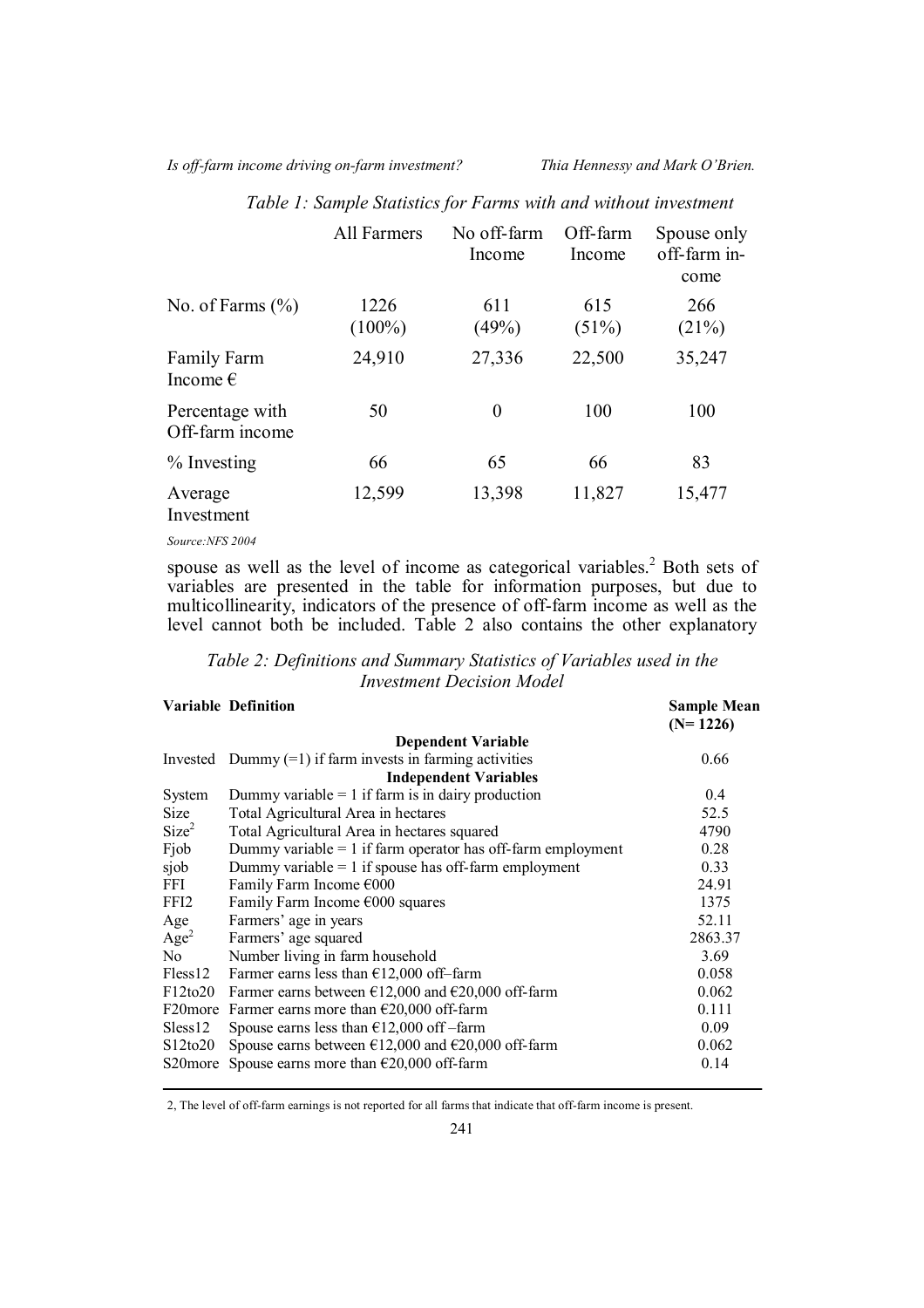variables that are hypothesised to affect the investment decision, such as farm size and system among others.

### **Results**

The results of the investment decision model are presented in Table 3 showing the estimated coefficients, the marginal effect (the effect of a unit change in each explanatory variable on the probability of investment) and some goodness of fit measures for the model. The likelihood ratio statistic suggests that the model is significant  $(p<0.01)$ , correctly predicting investment in 71 percent of the cases. All the variables affecting the investment decision were included in the initial run of the model. Initial estimates of the participation model showed multicollinearity between the presence of off-farm income and the level of off-farm earnings. A stepwise regression approach was adopted meaning that Table 3 presents the results of the parsimonious model which only includes the statistically significant variables.

It is interesting that the age of the farm operator does not significantly affect the decision to invest in farming. Previous studies on investment decisions cite a life-cycle effect, whereby the probability of investment initially grows with age as young farmers grow their businesses but it then eventually declines with age as older farmers prepare for retirement.

| Variable                                                     | Coefficient                                                  | <b>Marginal Effects</b> |
|--------------------------------------------------------------|--------------------------------------------------------------|-------------------------|
|                                                              | (Z Values)                                                   |                         |
| Intercept                                                    | $-7842$                                                      |                         |
| $Size***$                                                    | .01389(6.05)                                                 | .00483                  |
| $Size2***$                                                   | $.24644(-5.21)$                                              | $-.00001$               |
| $FFI**$                                                      | .00560(2.39)                                                 | .00195                  |
| $No***$                                                      | .09067(3.71)                                                 | .03157                  |
| System***                                                    | .67169(6.95)                                                 | .22261                  |
| $Fless12*$                                                   | $-279243$ $(-1.72)$                                          | $-10262$                |
| $Sless12*$                                                   | .2464(1.65)                                                  | .08085                  |
| Pseudo $R^2 = 0.164$                                         | Correct Predictions = $71\%$                                 |                         |
| Likelihood Ratio Statistic $\chi^2$ <sub>7</sub> = 257.81*** |                                                              |                         |
|                                                              | N = 1226; *( $p < 0.1$ ) **( $p < 0.05$ ) *** ( $p < 0.01$ ) |                         |

*Table 3: Results of the Probit Model of the Decision to Invest*

The results show that farm size, the number of people living in the farm household and the system of farming are the most significant  $(p<0.01)$ variables affecting the decision to invest in farming. The effects of farm size are positive but non-linear, meaning that as farm size increases the probability of investment increases but at a declining rate. The effect of the number of people living in the farm household also increases the probability of investment. A previous study has found that larger farm households are more likely to have a successor present, i.e. living with the farmer (Hennessy and Rehman 2007). In the absence of any verifiable empirical data on the presence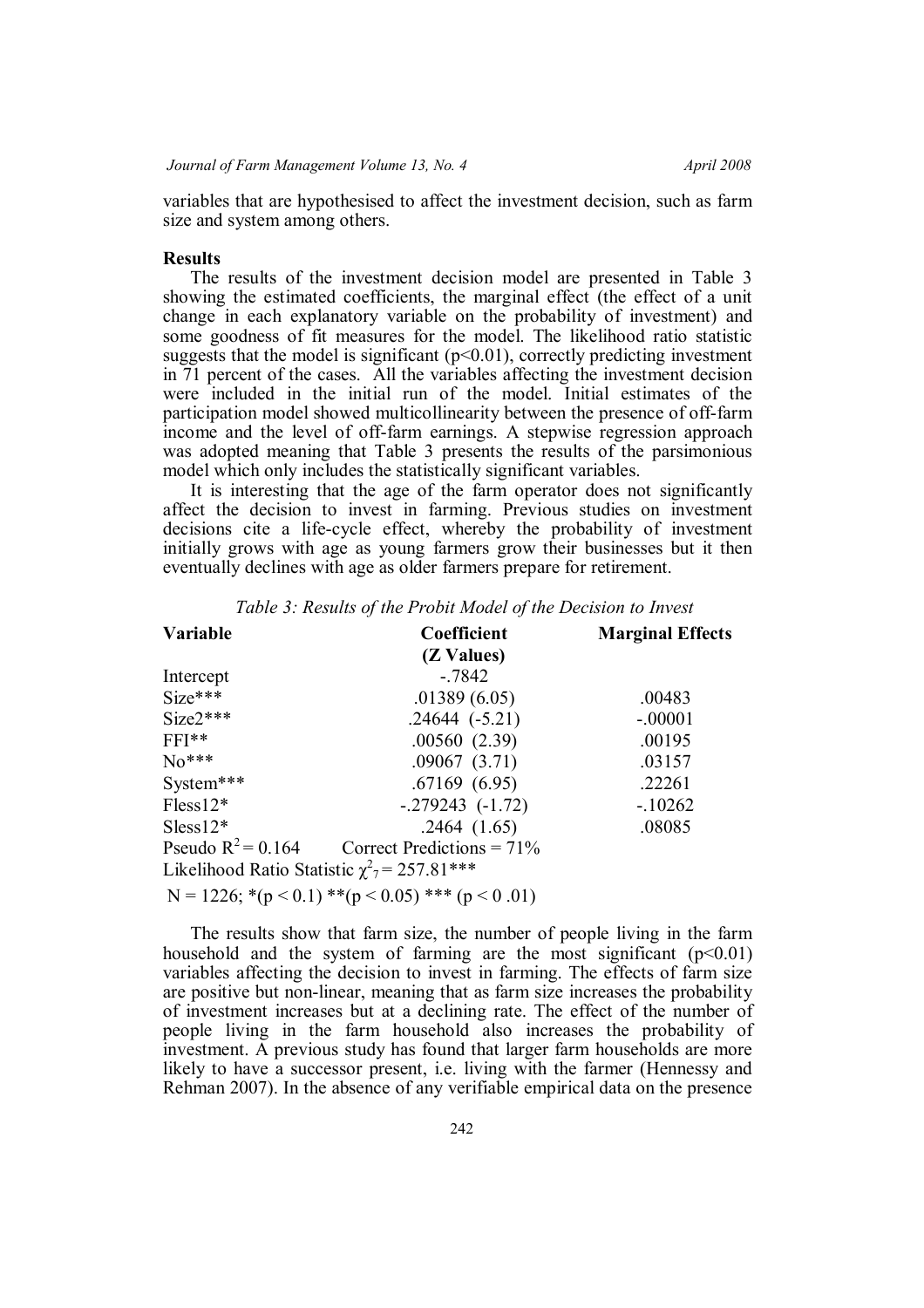of a successor, it may be inferred from the results here that the larger household size is a proxy for succession and thus the potential of a successor increases the probability of investment. The effect of system is also positive. This suggests that, other things being equal, if a farmer is involved in dairy production the probability of investment is 0.236 higher than if there is no dairy enterprise on the farm. The effect of farm income is also significant  $(p<0.05)$  and positive. A one unit increase in farm income, i.e. an increase of  $€1,000$ , increases the probability by 0.0019. It should be noted that there may be an endogeneity problem between farm income and farm investment, in other words there may be a problem of two-way causality. Investment may be higher because income is higher and there are more funds to invest. Alternatively, income may be higher because investment is high and the productive capacity of the farm has been increased. In other words there may be a two-way relationship between the two variables. This is difficult to account for in the model and the coefficient on the income variable should be interpreted with caution.

The main hypothesis under examination in this paper is whether the presence of off-farm income increases the probability of farm investment. Three off-farm income ranges for both farmer and spouse were included in the initial run of the model. However, as is evident from the results, only the first income range is significant. The effect of off-farm income earned by the farmer is negative. The results show that, other things being equal, when the farmer earns  $\epsilon$ 12,000 or less off the farm the probability of investing in the farm is 0.102 lower than if the farmer had no off-farm income. It is interesting and somewhat unexpected that low off-farm earnings have a negative impact on the probability of investment and higher earnings have no effect at all on the probability of investment. The presence of off-farm income earned by the spouse is significant and positive but also in just one income range. If the farmer's spouse earns  $\epsilon$ 12,000 or less off the farm the probability of investing in the farm is 0.08 higher than if the spouse has no off-farm income.

## **Further Analysis**

A number of other models were also specified. A model was also run with simple binary dummies for the presence of off-farm income without specifying the income levels. The results of this model suggested that the presence of off-farm income if earned by the farmer reduced the probability of investment but if it is earned by the spouse it increases the probability of investment. This also supports the findings presented in Table 3.

The investment data used in the model above included net new investment in machinery, buildings, land improvements and quota. The investment decision model was run for investment in machinery only in order to investigate further the hypothesis that part-time farmers may invest in machinery in order to substitute capital for labour. The presence of the offfarm income earned by the farmer still significantly negatively affects the decision to invest in machinery, while the spouse's off-farm income is not significant.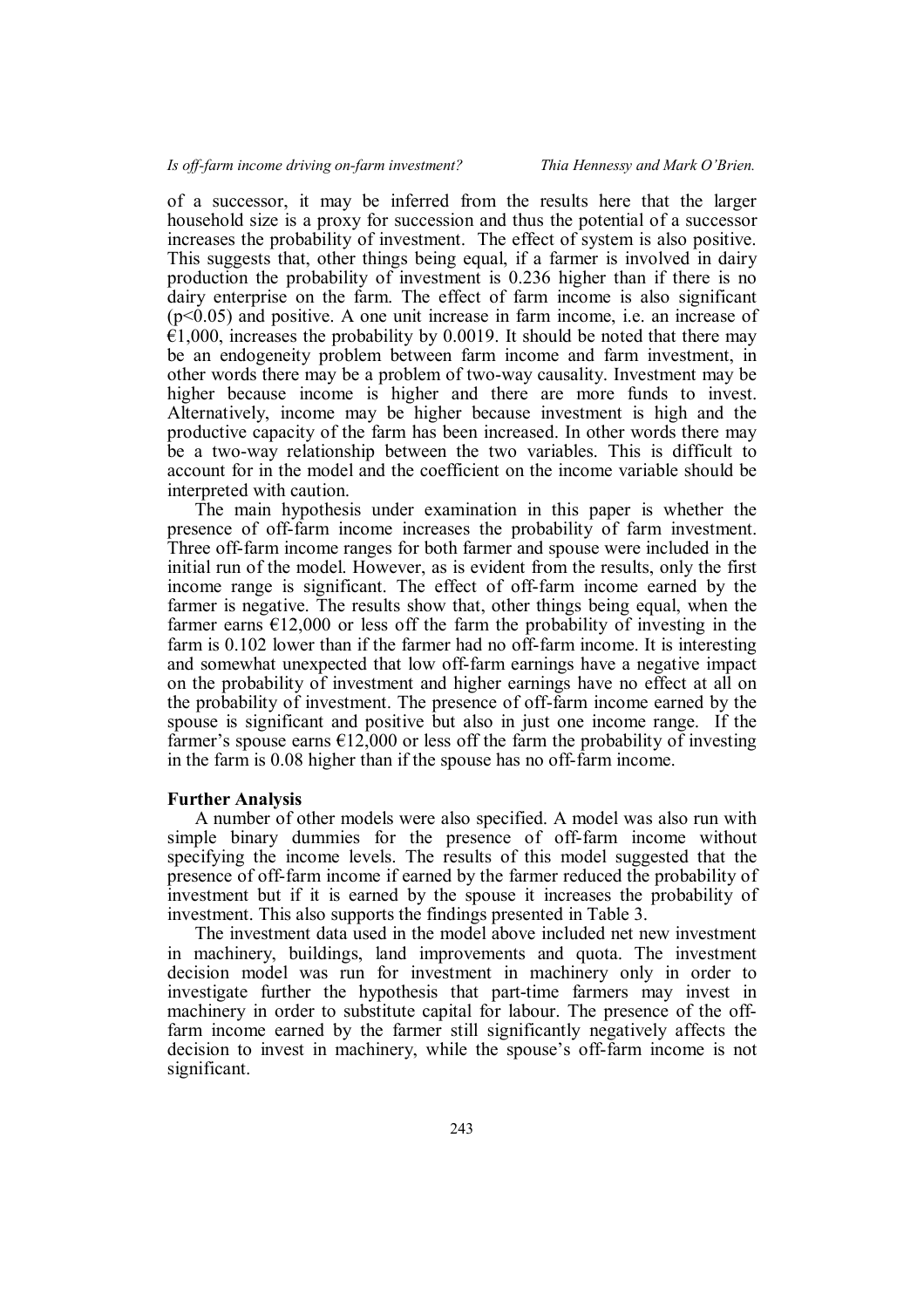## **Discussion**

Farm investment remains buoyant. Some have suggested that this may be due to farmers using income earned outside the sector to invest in farming. Both anecdotal evidence and economic theories support the possibility of a positive relationship between off-farm earnings and farm investment. This paper uses farm survey data from Ireland to test this theory empirically.

The results illustrate the importance of farm characteristics such as system, size and profitability but the conclusions in relation to off-farm income are mixed. When farm size, system and profit are controlled for, the presence of off-farm income earned by the farmer reduces the probability of farm investment. Other things being equal, the presence of off-farm income earned by the spouse increases the probability of investment. When the actual levels of off-farm income are examined the results are less clear. Farmers earning  $€12,000$  or less off the farm are less likely to invest in farming compared to those with no off-farm employment. However larger off-farm earnings have no effect on the investment decision.

It is possible that the source of off-farm income may affect the results. If the off-farm income is earned from another business, then it is likely that this other non-farm business would have to compete with on-farm investment, thus reducing the probability of investment relative to a situation where the offfarm income is earned in paid employment. It would be interesting to test the significance of the source of off-farm income but due to data constraints it is not possible to distinguish between off-farm income arising from paid employment and income earned from self-employment in this study.

If we conclude that off-farm income is not driving farm investment then it is difficult to explain why farm investment continues to increase despite the declining profitability of farming. One possible explanation may be the restructuring that is taking place in the farming sector. Taking the dairy sector as an example, the number of farmers engaged in milk production in Ireland has fallen from 31,000 producers in 2000 to just 22,000 in 2005. In an industry constrained by milk quota, the exit of some producers increases the average size of the remaining producers thereby increasing the need for farm investment. The results show that dairy farmers are more likely to engage in investment than non-dairy farmers. So while it might seem counterintuitive that an industry with a high exit rate such as farming still has strong investment levels, it may be the case that the restructuring induced by a high exit rate increases the need for investment.

The introduction of environmental and cross compliance legislation may also partially explain why farm investment has increased. In Ireland the introduction of the Nitrates Directive means that farmers must have greater slurry storage capacity and the rules governing cross-compliance are likely to increase the need for investment in land improvements. It would be interesting to explore these issues further by reviewing the investment data from the NFS over the last ten years in conjunction with a review of environmental legislation.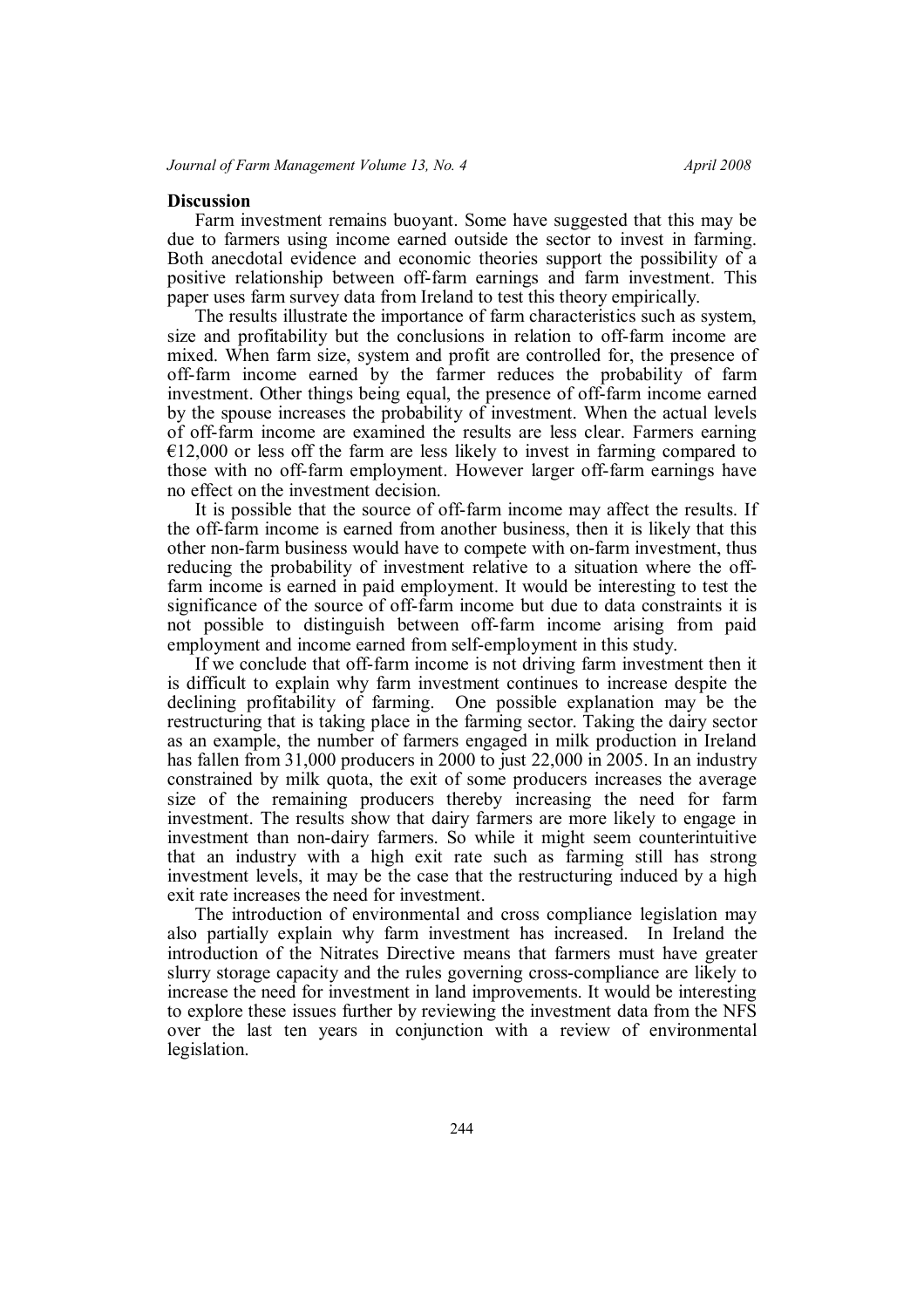### **References**

Ahituv, A. and Kimhi, A. (2002). Off-Farm Employment and Farm Capital Investments: A Simultaneous Analysis. *Journal of Development Economics*, Vol. 68, pp. 329-353

Anderson, H., Ramaswami, B., Moss, C.B., Erickson, K., Hallahan, C. and Nehring, R. (2005). Off-farm Income and Risky Investments: What Happens to Farm and Nonfarm Assets? *AAEA annual meeting, Providence, RI, USA*

Connolly, L., Kinsella, A., Quinlan, G. and Moran, B. (2004). *Irish National Farm Survey*. Published by Teagasc. www.teagasc.ie.

Glauben, T., Tietje, H. and Weiss, C. (2003). Agriculture on the Move: Exploring Regional Differences in Farm Exit Rates. *Working Paper EWP 0308*. Department of Food Economics, University of Kiel. www.food-econ.uni -kiel.de.

Hennessy, T and Rehman T. (2007). An Investigation into the Factors Affecting the Occupational Choices of Farm Heirs. *Journal of Agricultural Economics.* Vol. 58 No. 1. 61-75

Hennessy, T and Rehman T. (2008). Assessing the Impact of the Decoupling Reform on Irish Farmers' off-farm Labour Market Participation Decisions. *Journal of Agricultural Economics.* Vol. 59. No.1. 41-56

O' Brien, M. and Hennessy, T. (2007). Exploring the factors affecting farm investments. *Paper presented at the annual Agricultural Economics Society Meeting in University of Reading. March 2007*.

Phimister, E., Roberts, D. and Gilbert, A. (2004). The dynamics of farm incomes: Panel data analysis using the Farm Accounts Survey. *Journal of Agricultural Economics*, 55, 197-220

Rosenzweig, M, and Wolpin, K. (1993). Credit Market Constraints, Consumption Smoothing, and the Accumulation of Durable Production Assets in Low-Income Countries. Journal *of Political Economy* 101(2), p.223-44.

Singh, I., Squire, L. and Strauss, J. (1986). Eds, *Agricultural Household Models: Extensions, Applications, and Policy*. Baltimore: Johns Hopkins University Press.

Upton, M. and S. Haworth (1987). The Growth of Farms. *European Review of Agricultural Economics* 14:351-66.

Wooldridge, J. (2006). *Introductory Econometrics. A Modern Approach.* Third Edition. Thomson South-Western, Ohio, USA.